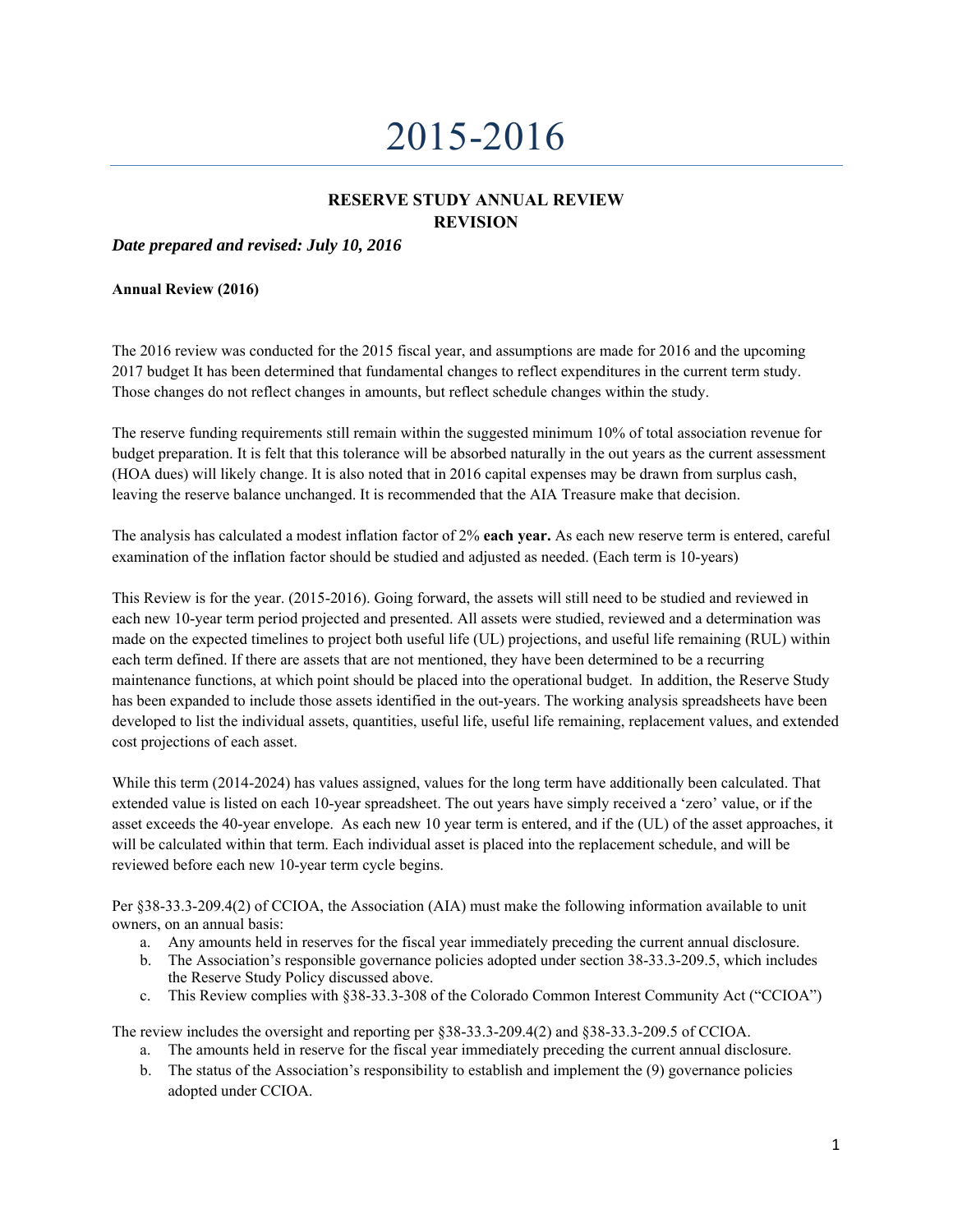### **A. The 2015-2016 Reserve Review Included:**

(1) An oversight review of the assets identified in the original schedule of values for the term identified in this report. (2016)

(2) A Financial review

(3) Determine if any of the assets need to have adjustments, to both costs and schedule replacement dates.

- a) Review determined to list and define all assets to extend into the out years
- b) In 2016 the review concluded it include a road improvement plan, based upon the outcome and disposition by the Gunnison County Road Department with regards to the Alpine Road. The improvement plan must include the filing roads.
- c) All spreadsheets were revised to reflect the projections, and are included with this report.
- (4) The Review confirms the funds are in a non-operating reserve.
- (5) Recommendations and actions.

### **B The Financial Review Included:**

- (1) A review and report of the current funds held by the Association (AIA) are included.
- (2) A review and determination if the future funding plan for the defined term (2014-2024) can be met to achieve the requirements of the original Reserve Study.

#### **C.2015- 2016 Reserve Review Results and Recommended Actions:**

- (1) As of this review date July 9,2016 the current reserve (Members Contributions) bank held balances are:
	- Operation Reserve \$100,000 {Operational Deficit Reserve}
	- Members Contributions as of June 2016 were **\$461,199.54** {Non-Operational Reserve for

#### Replacements}

 As of this report the actual July 17, 2016 Members Contributions were **\$461,199.54 a net increase of \$98,787.32**

- (2) Reviewed and made adjustments to reflect the project expenditures within the term.
- (3) 2015 reserve funding from the annual Net Income has been met.
- (4) The 2016 funding appears to be on target.
- (5) The following are the results of the review and recommended actions for 2016:
	- *a. Review the estimated net income projections for the term. (Net income needed reviewed for under or over expectations). Reserve funding was incorporated as a line expense in the 2016 budget.*
	- *b. 2015 net income was moved into the ''Members Contributions."*
	- *c.* AIA should now develop and include a 'Road Improvement Plan' in the reserves.
	- *d. In 2016 the assumption to expend for a joint effort with the water company to improve water flow into Arrowhead Lake, than into Hazel Lake.*
	- *e. Also to expense for winter Patrol vehicle.*

#### *General Notes*

- *If the Reserve budget amount cannot be met, Owners will need to be notified of the deficiency by the Treasurer.*
- *It is recommended to fund each of the ten year terms. This should keep the funding management consistent.*

## **D. Status of the (9) governance policies adopted under CCIOA**.

2015 review per §38-33.3-209.5 of CCIOA. This review concludes the (9) governing policies required have been achieved.